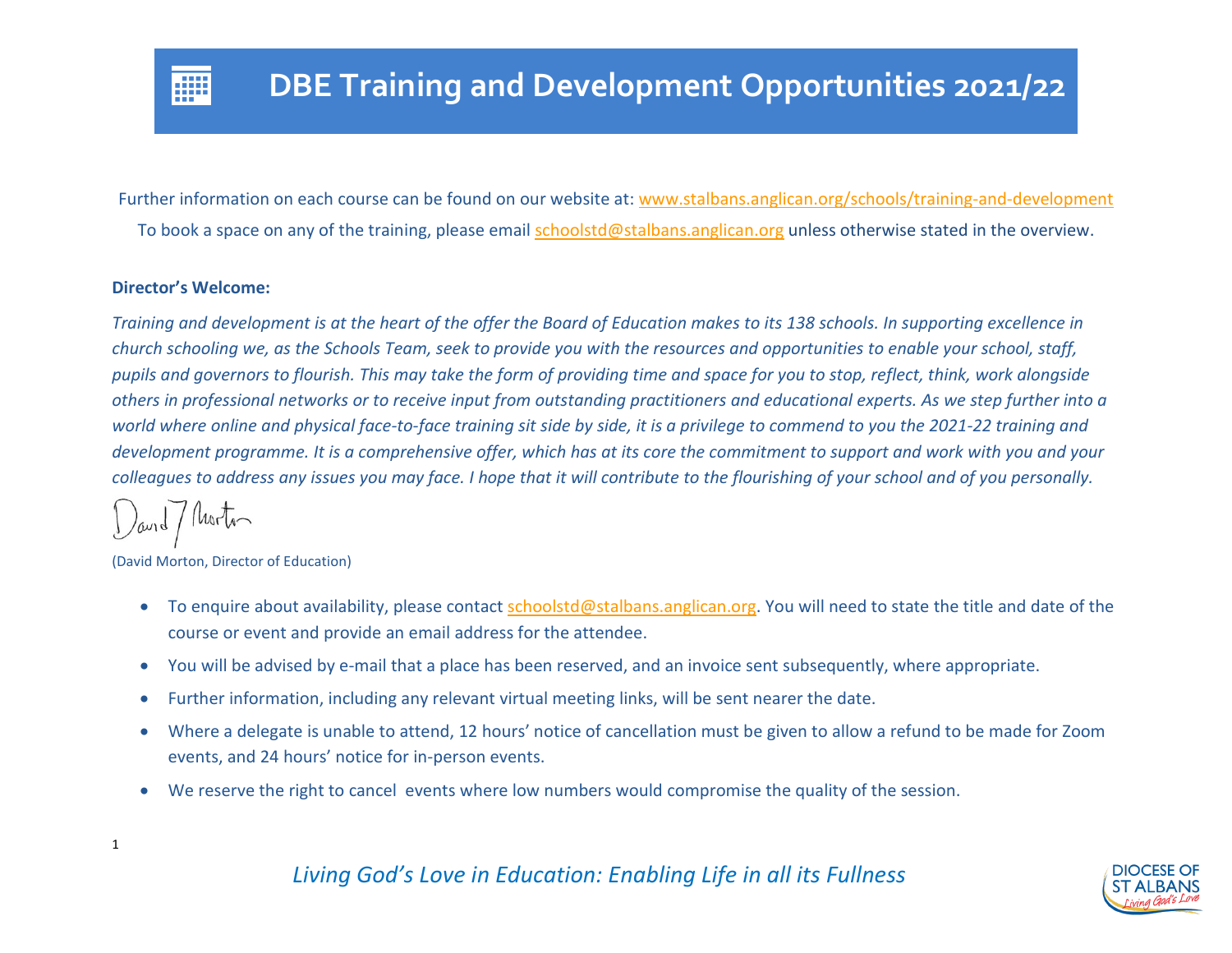# **Year-round 2021/22**

| <b>Offer</b>                                                                                                                                                      | <b>Audience</b>                                      | <b>Date</b>                                                                                                                                                                                                                      | <b>Time</b> | Cost                                                 | <b>Facilitator</b>                                                                                    | Location               |
|-------------------------------------------------------------------------------------------------------------------------------------------------------------------|------------------------------------------------------|----------------------------------------------------------------------------------------------------------------------------------------------------------------------------------------------------------------------------------|-------------|------------------------------------------------------|-------------------------------------------------------------------------------------------------------|------------------------|
| 1:1 Curriculum Design<br><b>Surgeries</b>                                                                                                                         | Subject Leaders                                      | Contact Lizzie Jeanes to arrange<br>mutually convenient time/date                                                                                                                                                                |             | £50 (£25 for<br>SLA members)                         | Lizzie Jeanes (Deputy<br>Director of Education)                                                       | Zoom/Teams<br>(online) |
| 'Tell me about your<br>school' Headteacher 1:1s                                                                                                                   | Headteachers                                         | Contact Lizzie Jeanes to arrange<br>mutually convenient time/date                                                                                                                                                                |             | £50 (£25 for<br>SLA members)                         | Lizzie Jeanes (Deputy<br>Director of Education)                                                       | Zoom/Teams<br>(online) |
| <b>Every Child Flourishing:</b><br><b>Trauma-Informed Schools</b><br><b>Network</b>                                                                               | Senior<br>Leaders/DSLs                               | Several national sessions throughout<br>the year. See here for complete list:<br>www.cefel.org.uk/trauma<br>plus local network sessions<br>4pm-5pm on the following dates:<br>11/10/21, 13/12/21, 24/3/22,<br>05/05/22, 14/07/22 |             | £25 for the<br>year (free for<br>SLA Members)        | Church of England<br>Foundation for<br><b>Educational Leadership</b><br>and<br>St Albans Schools Team | Zoom (online)          |
| <b>Year 5 Teacher English</b><br><b>Training</b>                                                                                                                  | Year 5 English<br><b>Teachers</b>                    | 28/09/21, 24/11/21, 01/02/22,<br>23/03/22, 07/06/22<br>All from 3:30pm-5pm                                                                                                                                                       |             | £175 for all<br>sessions (£75<br>for SLA<br>Members) | Kerry Godsman (Lead<br><b>Teaching and Learning</b><br>Adviser (Primary English)<br>for HFL)          | Teams (online)         |
| <b>Design Technology Cafés</b><br>By signing up to this café, you<br>confirm you are happy to<br>have your email address<br>shared with the café<br>facilitators. | Design<br>Technology<br>Subject Leaders<br>(primary) | 05/10/21, 16/11/21, 18/01/22,<br>15/03/22, 17/05/22, 05/07/22<br>All 3:30pm-4:30pm                                                                                                                                               |             | £100 for the<br>year (£50 for<br>SLA Members)        | Lisa Larham (Assistant<br>Headteacher at Renhold<br>VC Primary)                                       | Zoom/Teams<br>(online) |

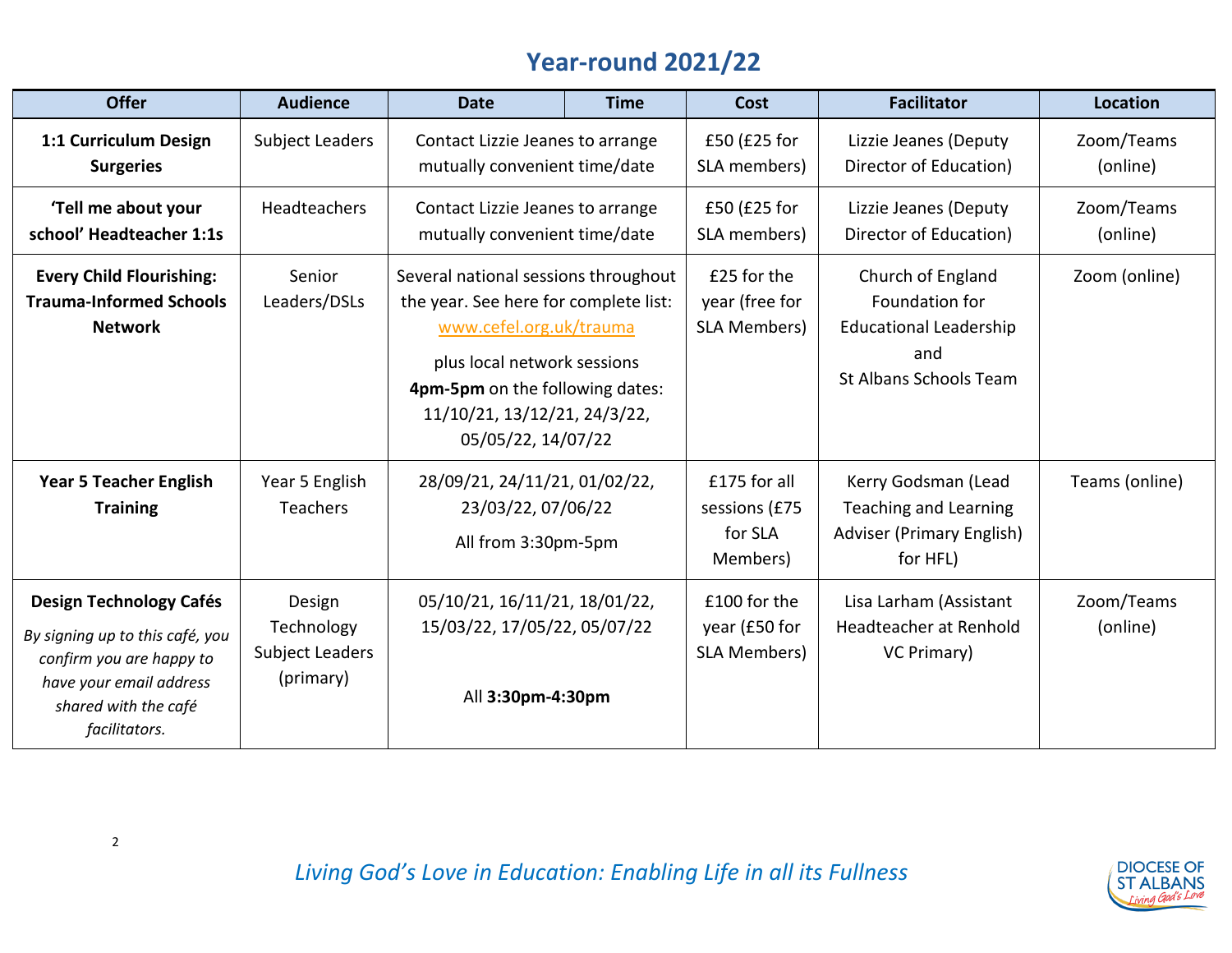| <b>Spiritual Development</b><br><b>Cafés</b><br>By signing up to one of these<br>cafés, you confirm you are<br>happy to have your email<br>address shared with the café<br>facilitators. | Senior Leaders    | 07/10/21, 25/11/21, 03/02/22,<br>17/03/22, 26/05/22, 23/06/22<br>All 3:30pm-4:30pm | £100 for the<br>year (£50 for<br>SLA Members)            | Kate Hall, Lizzie Spalding<br>and Sarah Boyle                                                                                                    | Zoom/Teams<br>(online) |
|------------------------------------------------------------------------------------------------------------------------------------------------------------------------------------------|-------------------|------------------------------------------------------------------------------------|----------------------------------------------------------|--------------------------------------------------------------------------------------------------------------------------------------------------|------------------------|
| <b>Emmanuel Resource Cafés</b><br>By signing up to this café, you<br>confirm you are happy to<br>have your email address<br>shared with the café<br>facilitators.                        | Senior Leaders    | 09/12/21, 10/02/22, 24/03/22,<br>19/05/22, 16/06/22<br>All from 3:45pm-4:45pm      | Covered under<br>the cost of the<br>Emmanuel<br>training | Kirsty Martindale and<br>Andrew Guilder                                                                                                          | Zoom/Teams<br>(online) |
| <b>InspiREd Cohort 3</b><br>(must attend all sessions)                                                                                                                                   | <b>RE Leaders</b> | 21/01/22, 04/03/22, 29/04/22,<br>30/09/22, 02/12/22<br>All from 10am-4pm           | £200 (£100 for<br>SLA members)                           | Ryan Parker (RE and<br>Christian Ethos Adviser)<br>and Rebecca Swansbury<br>(Schools Officer, Christian<br>Character - Diocese of<br>Canterbury) | Zoom (online)          |

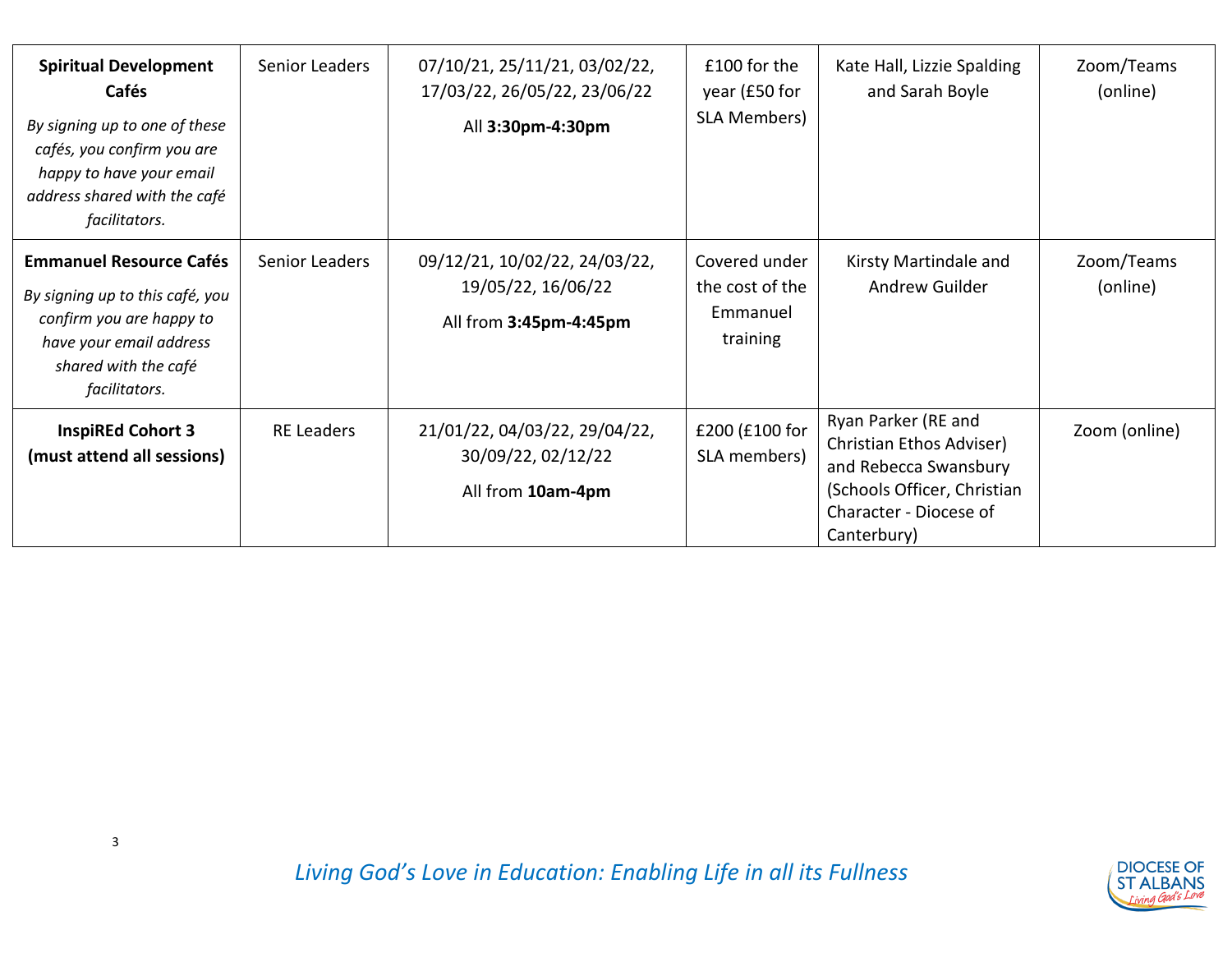## **Autumn Term 2021**

| <b>Training</b>                                                                      | <b>Audience</b>                      | <b>Date</b>                                                                                      | <b>Time</b>                        | <b>Cost</b>                    | <b>Facilitator</b>                                     | <b>Location</b>                                    |
|--------------------------------------------------------------------------------------|--------------------------------------|--------------------------------------------------------------------------------------------------|------------------------------------|--------------------------------|--------------------------------------------------------|----------------------------------------------------|
| New to Teaching RE in a<br><b>Church School</b>                                      | New Teaching<br><b>Staff</b>         | 13/09/21                                                                                         | 3:30 <sub>pm</sub><br>5:30pm       | £30 (£15 for<br>SLA members)   | Ryan Parker (RE and<br>Christian Ethos Adviser)        | Zoom (online)                                      |
| <b>Understanding Christianity</b><br>Day 1 (a programme of 3<br>sessions)            | All Teaching<br><b>Staff</b>         | 14/09/21, 30/09/21,<br>05/10/21                                                                  | All sessions:<br>4pm-6pm           | £75 (£30 for<br>SLA members)   | Ryan Parker (RE and<br>Christian Ethos Adviser)        | Zoom (online)                                      |
| <b>Senior Leader Retreat Day</b>                                                     | <b>Senior Leaders</b>                | 20/09/21                                                                                         | All day                            | £40                            | St Albans Schools Team                                 | <b>Hitchin Priory</b>                              |
| <b>Curriculum Talking (a</b><br>programme of 3 sessions,<br>plus a 1:1 meeting)      | <b>Subject Leaders</b>               | 23/09/21, 15/11/21,<br>$18/11/21$ , plus a 1:1<br>meeting between<br>first and second<br>session | All sessions:<br>8:30am-<br>9:30am | £75 (£30 for<br>SLA members)   | Charlotte Johnson (Deputy<br>Director of Education)    | Zoom (online)                                      |
| <b>Headteacher Conference</b>                                                        | Headteachers                         | 27/09/21                                                                                         | 9am-3:15pm                         | £150 (£120 for<br>SLA members) | St Albans Schools Team                                 | <b>Putteridge Bury</b><br><b>Conference Centre</b> |
| <b>Executive Summaries -</b><br><b>Supporting Conversations</b><br>about your School | Senior Leaders                       | 04/10/21                                                                                         | $10am -$<br>10:45am                | £25 (Free for<br>SLA members)  | <b>Alex Prior</b><br>(HT at Wenlock Primary,<br>Luton) | Zoom (online)                                      |
| <b>New Headteacher</b><br>Welcome                                                    | <b>New</b><br><b>Headteachers</b>    | 04/10/21                                                                                         | 1pm-3pm                            | Free                           | St Albans Schools Team                                 | Zoom (online)                                      |
| <b>Ofsted for Governors</b>                                                          | Governors                            | 04/10/21                                                                                         | 7:30pm-9pm                         | £30 (£15 for<br>SLA members)   | Lizzie Jeanes (Deputy<br>Director of Education)        | Zoom (online)                                      |
| <b>Collective Worship</b><br><b>Training</b>                                         | Collective<br><b>Worship Leaders</b> | 06/10/21                                                                                         | 10am-4pm                           | £75 (£30 for<br>SLA members)   | Ryan Parker (RE and<br>Christian Ethos Adviser)        | Zoom (online)                                      |

4

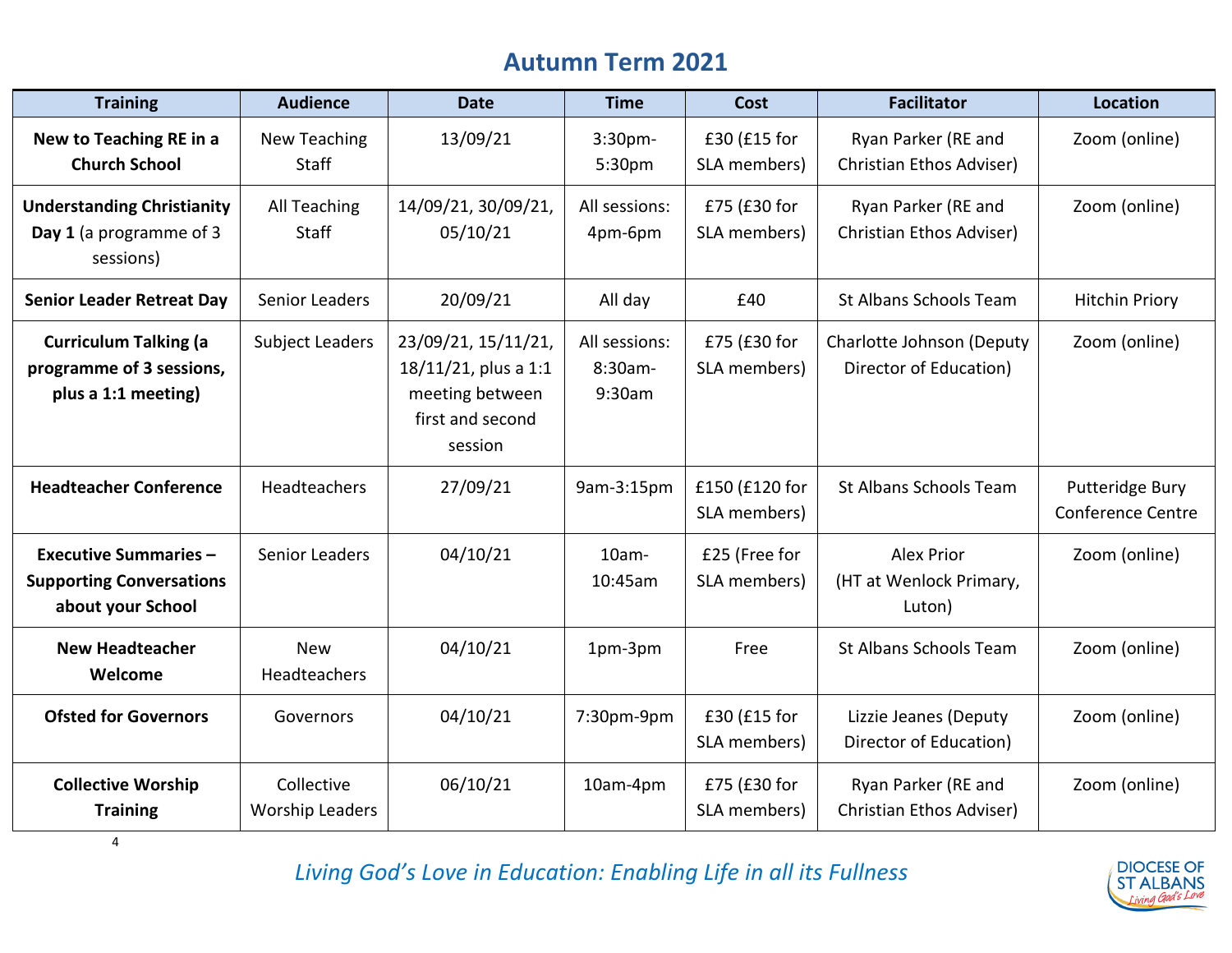| <b>Senior Leader Retreat Day</b>                                                              | <b>Senior Leaders</b>        | 07/10/21 | All day            | £40                                                      | St Albans Schools Team                                                | Focolare Centre,<br>Welwyn Garden City      |
|-----------------------------------------------------------------------------------------------|------------------------------|----------|--------------------|----------------------------------------------------------|-----------------------------------------------------------------------|---------------------------------------------|
| <b>Curriculum for Governors</b>                                                               | Governors                    | 11/10/21 | 7:30pm-9pm         | £30 (£15 for<br>SLA members)                             | Lizzie Jeanes (Deputy<br>Director of Education)                       | Zoom (online)                               |
| New to Teaching in a<br><b>Church School</b>                                                  | New Teaching<br><b>Staff</b> | 12/10/21 | 4pm-6pm            | £30 (£15 for<br>SLA members)                             | Ryan Parker (RE and<br>Christian Ethos Adviser)                       | Zoom (online)                               |
| <b>Senior Leader Retreat Day</b>                                                              | Senior Leaders               | 12/10/21 | All day            | £40                                                      | St Albans Schools Team                                                | Forest Centre,<br><b>Marston Moretaine</b>  |
| <b>Senior Leader Retreat Day</b>                                                              | Senior Leaders               | 13/10/21 | All day            | £40                                                      | St Albans Schools Team                                                | Putteridge Bury<br><b>Conference Centre</b> |
| <b>Standalone Academy Trust</b><br><b>Network</b>                                             | <b>SAT Leaders</b>           | 14/10/21 | $9:15am -$<br>11am | £25 (Free for<br>SLA members)                            | David Morton (Director of<br>Education)                               | Zoom (online)                               |
| <b>Emmanuel Resource</b><br><b>Training</b>                                                   | <b>Senior Leaders</b>        | 14/10/21 | 4pm-6pm            | £200 (£100 for<br>SLA members)                           | Ryan Parker (RE and<br>Christian Ethos Adviser)                       | Zoom (online)                               |
| <b>Foundation Governor</b><br><b>Recruitment Strategies</b>                                   | Chairs of<br>Governors       | 20/10/21 | 4pm-6pm            | £30 (£15 for<br>SLA members)                             | Belinda Copson<br>(Governance Officer)                                | Zoom (online)                               |
| <b>Bedfordshire (CBC and BB)</b><br><b>Clerks' Training</b><br>Please book through your<br>LA | Bedfordshire<br>Clerks       | 03/11/21 | $10am-12pm$        | Free for clerks,<br>with some<br>possible<br>exceptions. | <b>Bedfordshire LAs</b><br>and Belinda Copson<br>(Governance Officer) | Zoom (online)                               |
| <b>Understanding Governor</b><br><b>Appointments</b>                                          | Chairs of<br>Governors       | 4/11/21  | 10am-11:30         | £30 (£15 for<br>SLA members)                             | Belinda Copson<br>(Governance Officer)                                | Zoom (online)                               |

*Living God's Love in Education: Enabling Life in all its Fullness*

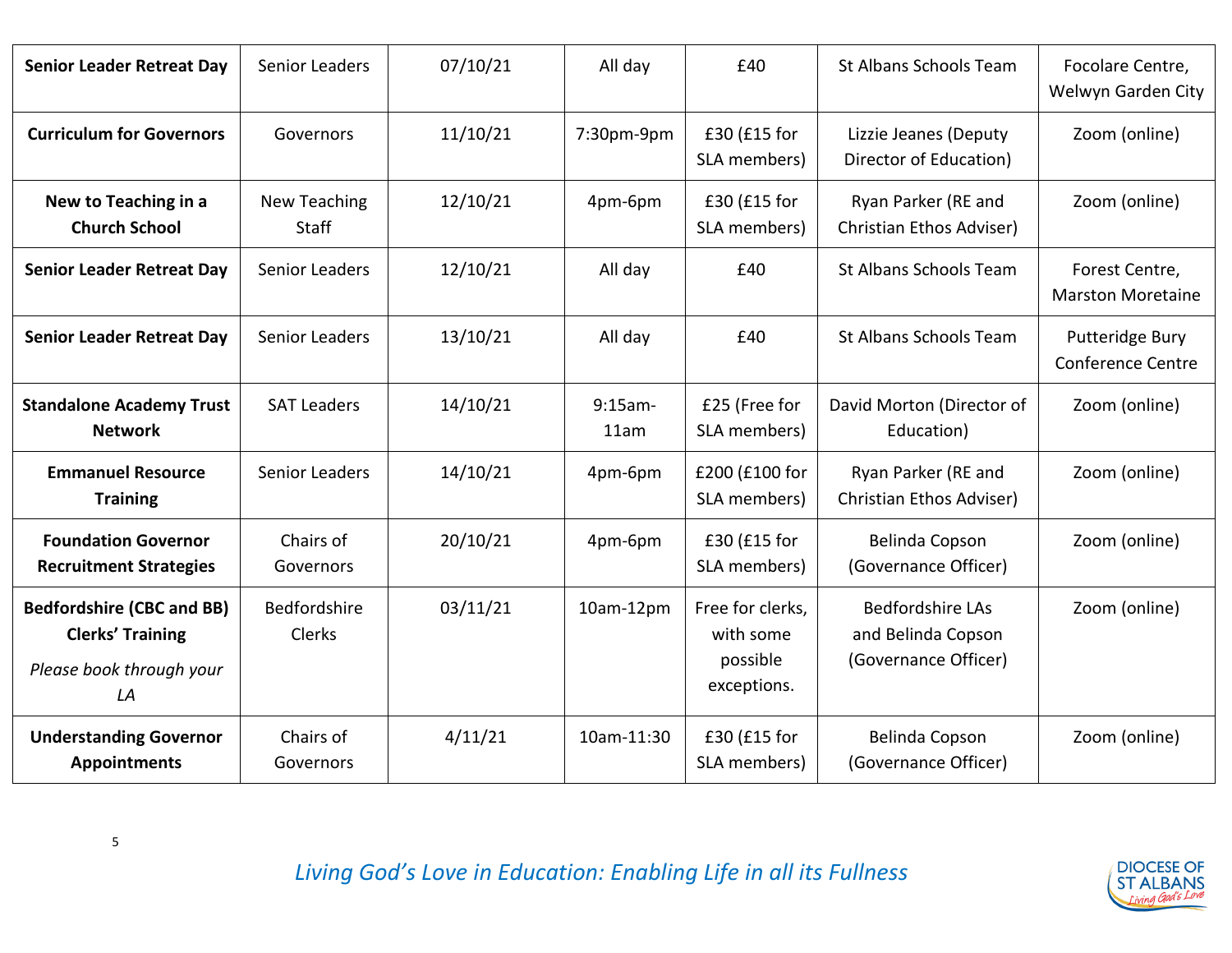| <b>Ofsted for Senior Leaders</b>                                                               | Senior Leaders                            | 8/11/21  | $1:30pm-3pm$      | £30 (£15 for<br>SLA members)   | Lizzie Jeanes (Deputy<br>Director of Education)                                                        | Zoom (online)                                  |
|------------------------------------------------------------------------------------------------|-------------------------------------------|----------|-------------------|--------------------------------|--------------------------------------------------------------------------------------------------------|------------------------------------------------|
| Safeguarding for<br><b>Governors</b>                                                           | Governors                                 | 8/11/21  | 7:30pm-9pm        | £30 (£15 for<br>SLA members)   | Lizzie Jeanes (Deputy<br>Director of Education)                                                        | Zoom (online)                                  |
| <b>Spiritual Development</b><br><b>Training</b>                                                | <b>RE Leaders</b>                         | 10/11/21 | 4pm-6:30pm        | £40 (£20 for<br>SLA members)   | Ryan Parker (RE and<br>Christian Ethos Adviser)                                                        | Zoom (Online)                                  |
| <b>RE Leader Network</b>                                                                       | <b>RE Leaders</b>                         | 17/11/21 | 4pm-5pm           | £25 (Free for<br>SLA members)  | Ryan Parker (RE and<br>Christian Ethos Adviser)                                                        | Zoom (Online)                                  |
| <b>Safeguarding Network for</b><br><b>Governors</b>                                            | Governors                                 | 17/11/21 | 7:30pm-<br>8:30pm | £25 (Free for<br>SLA members)  | Lizzie Jeanes (Deputy<br>Director of Education)                                                        | Zoom (online)                                  |
| <b>Goodness and Mercy:</b><br><b>Relationships and Sex</b><br><b>Education in CofE Schools</b> | <b>Senior Leaders</b>                     | 23/11/21 | 10:30am-<br>12pm  | £30 (£15 for<br>SLA members)   | Katy Staples (Schools<br>Advisor, Diocese of<br>Bristol)                                               | Zoom (online)                                  |
| <b>VA School Business</b><br><b>Manager Network</b>                                            | <b>School Business</b><br><b>Managers</b> | 25/11/21 | $10am-11am$       | £25 (Free for<br>SLA members)  | <b>Ruth Garman (School</b><br><b>Buildings Officer)</b>                                                | Zoom (online)                                  |
| <b>Emmanuel Resource</b><br><b>Training</b>                                                    | Senior Leaders                            | 30/11/21 | 4pm-6pm           | £200 (£100 for<br>SLA members) | Ryan Parker (RE and<br>Christian Ethos Adviser)                                                        | Zoom (Online)                                  |
| <b>Headteacher Network</b><br><b>Breakfast</b>                                                 | Headteachers                              | 01/12/21 | 8am-10am          | £25 (Free for<br>SLA members)  | David Morton (Director of<br>Education)                                                                | The Forest Centre,<br><b>Marston Moretaine</b> |
| <b>SIAMS Framework</b><br><b>Training</b>                                                      | Senior Leaders                            | 07/12/21 | 10am-4pm          | £75 (£30 for<br>SLA members)   | Ryan Parker (RE and<br>Christian Ethos Adviser)<br>and Lizzie Jeanes (Deputy<br>Director of Education) | Zoom (online)                                  |

*Living God's Love in Education: Enabling Life in all its Fullness*

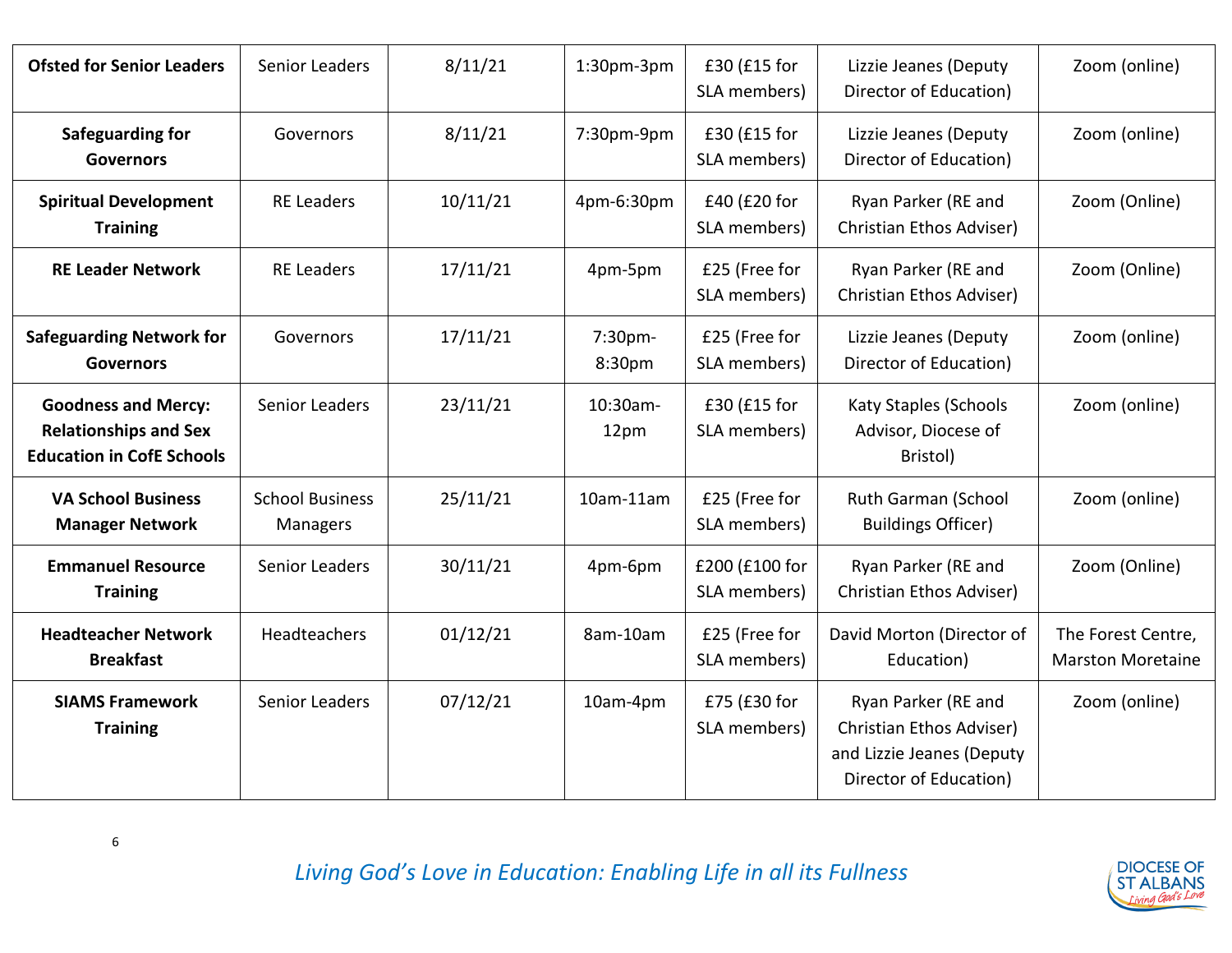# **Spring Term 2022**

| <b>Training</b>                                                                | <b>Audience</b>         | <b>Date</b>                     | <b>Time</b>              | Cost                                                     | <b>Facilitator</b>                                                                                     | <b>Location</b> |
|--------------------------------------------------------------------------------|-------------------------|---------------------------------|--------------------------|----------------------------------------------------------|--------------------------------------------------------------------------------------------------------|-----------------|
| <b>SIAMS for Governors</b>                                                     | Governors               | 06/01/22                        | 7:30pm-9pm               | £30 (£15 for<br>SLA members)                             | Ryan Parker (RE and<br>Christian Ethos Adviser)<br>and Lizzie Jeanes (Deputy<br>Director of Education) | Zoom (online)   |
| Understanding<br><b>Christianity Day 2</b>                                     | All Teaching Staff      | 11/01/22                        | $9:30$ am-<br>12pm       | £40 (£20 for<br>SLA members)                             | Ryan Parker (RE and<br>Christian Ethos Adviser)                                                        | Zoom (online)   |
| Understanding<br><b>Christianity Day 1 (a)</b><br>programme of 3 sessions)     | All Teaching Staff      | 12/01/22, 19/01/22,<br>26/01/22 | All sessions:<br>4pm-6pm | £75 (£30 for<br>SLA members)                             | Ryan Parker (RE and<br>Christian Ethos Adviser)                                                        | Zoom (online)   |
| <b>Collective Worship</b><br><b>Training</b>                                   | All Teaching Staff      | 14/01/22                        | 10am-4pm                 | £75 (£30 for<br>SLA members)                             | Ryan Parker (RE and<br>Christian Ethos Adviser)                                                        | Zoom (online)   |
| <b>Ofsted for Subject</b><br><b>Leaders</b>                                    | <b>Subject Leaders</b>  | 19/01/22                        | $1:30$ pm- $3$ pm        | £30 (£15 for<br>SLA members)                             | Lizzie Jeanes (Deputy<br>Director of Education)                                                        | Zoom (online)   |
| <b>Hertfordshire Clerks'</b><br><b>Training</b><br>Please book through your LA | Hertfordshire<br>Clerks | 24/01/22                        | 6pm-8pm                  | Free for clerks,<br>with some<br>possible<br>exceptions. | Hertfordshire LA and<br>Belinda Copson<br>(Governance Officer)                                         | Zoom (online)   |
| <b>RE Subject Leader</b><br><b>Network</b>                                     | <b>RE Leaders</b>       | 25/01/22                        | 4pm-5pm                  | £25 (Free for<br>SLA members)                            | Ryan Parker (RE and<br>Christian Ethos Adviser)                                                        | Zoom (online)   |
| <b>Standalone Academy</b><br><b>Trust Network</b>                              | <b>SAT Leaders</b>      | 03/02/22                        | $9:15am -$<br>11am       | £25 (Free for<br>SLA members)                            | David Morton (Director of<br>Education)                                                                | Zoom (online)   |

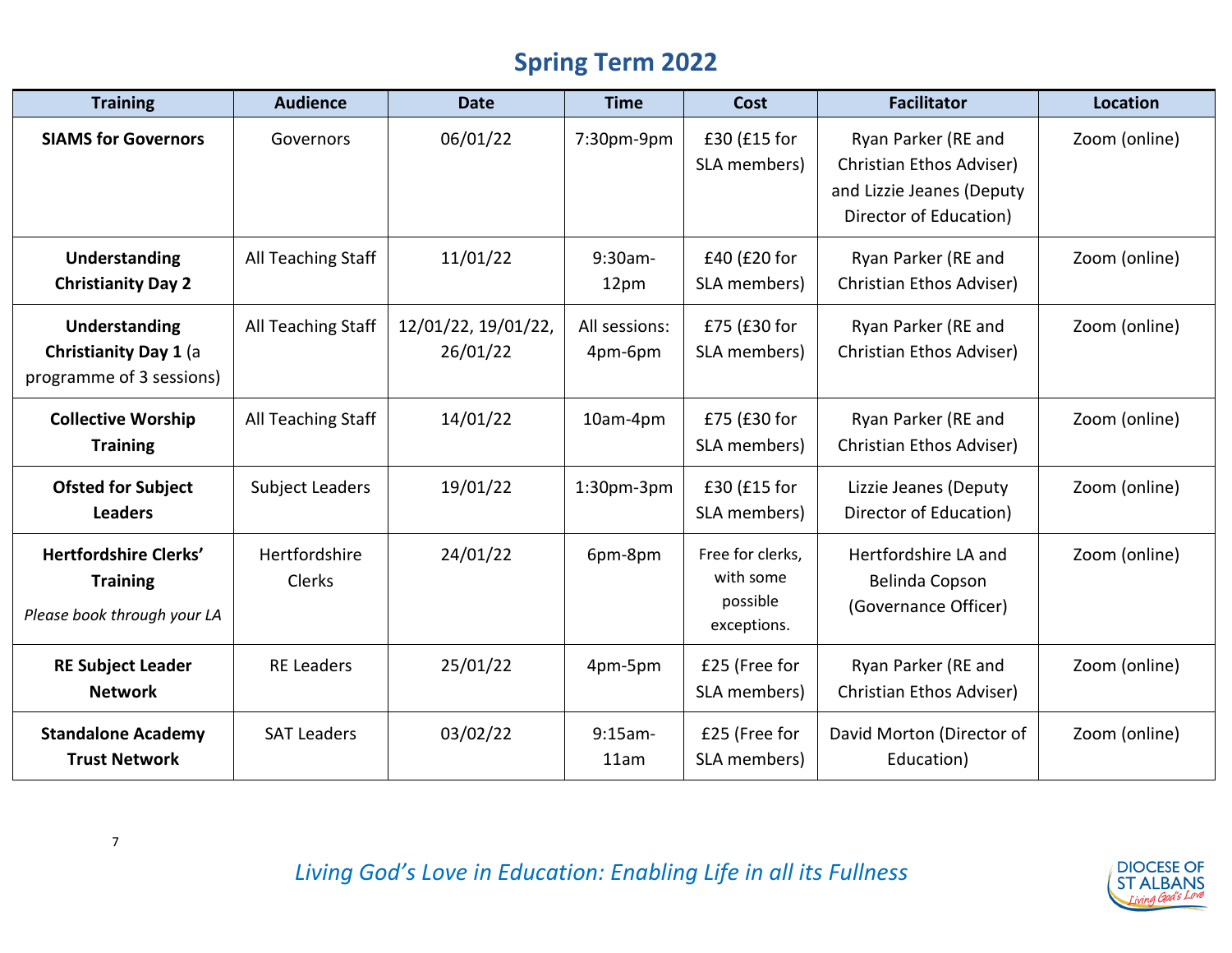| <b>Developing Excellent RE</b><br>in line with the Statement<br>of Entitlement | <b>RE Leaders</b>           | 08/02/22 and<br>23/02/22                                                                      | 4pm-6pm                            | £30 (£15 for<br>SLA members    | Ryan Parker (RE and<br>Christian Ethos Adviser)        | Zoom (online)                                  |
|--------------------------------------------------------------------------------|-----------------------------|-----------------------------------------------------------------------------------------------|------------------------------------|--------------------------------|--------------------------------------------------------|------------------------------------------------|
| <b>Foundation Governor</b><br><b>Induction Training</b>                        | Foundation<br>Governors     | 09/02/22                                                                                      | $10am -$<br>11:30am                | £30 (£15 for<br>SLA members)   | Belinda Copson<br>(Governance Officer)                 | Zoom (online)                                  |
| <b>Collective Worship for</b><br><b>Governors</b>                              | Governors                   | 23/02/22                                                                                      | 7:30pm-<br>8:30pm                  | £30 (£15 for<br>SLA members)   | Lizzie Jeanes (Deputy<br>Director of Education)        | Zoom (online)                                  |
| <b>Curriculum Talking</b><br>(split over 3 sessions, plus<br>a 1:1 meeting)    | <b>Subject Leaders</b>      | 24/02/22, 24/03/22,<br>28/03/22, plus a 1:1<br>meeting between<br>first and second<br>session | All sessions:<br>8:30am-<br>9:30am | £75 (£30 for<br>SLA members)   | Charlotte Johnson<br>(Deputy Director of<br>Education) | Zoom (online)                                  |
| <b>Emmanuel Resource</b><br><b>Training</b>                                    | <b>Senior Leaders</b>       | 02/03/22                                                                                      | 8:30am-<br>10am                    | £200 (£100 for<br>SLA members) | Ryan Parker (RE and<br>Christian Ethos Adviser)        | Zoom (online)                                  |
| <b>RE and Collective Worship</b><br><b>Briefing</b>                            | All working with<br>schools | 08/03/22                                                                                      | 8:30am-<br>10:30am                 | £25 (Free for<br>SLA members)  | Ryan Parker (RE and<br>Christian Ethos Adviser)        | Zoom (online)                                  |
| <b>Senior Leaders</b><br><b>Reconnect Day</b>                                  | Senior Leaders              | 09/03/22                                                                                      | All day                            | £50 (£25 for<br>SLA members)   | David Morton (Director of<br>Education)                | The Forest Centre,<br><b>Marston Moretaine</b> |
| <b>Emmanuel Resource</b><br><b>Training</b>                                    | Senior Leaders              | 10/03/22                                                                                      | 4pm-5:30pm                         | £200 (£100 for<br>SLA members) | Ryan Parker (RE and<br>Christian Ethos Adviser)        | Zoom (online)                                  |
| <b>SIAMS for Incumbents</b>                                                    | School<br>Incumbents        | 17/03/22                                                                                      | $10am -$<br>11:30am                | £30 (£15 for<br>SLA members)   | Lizzie Jeanes (Deputy<br>Director of Education)        | Zoom (online)                                  |
| <b>Effective Governor School</b><br><b>Visits</b>                              | Governors                   | 17/03/22                                                                                      | $1:30$ pm- $3$ pm                  | £30 (£15 for<br>SLA members)   | Lizzie Jeanes (Deputy<br>Director of Education)        | Zoom (online)                                  |

8

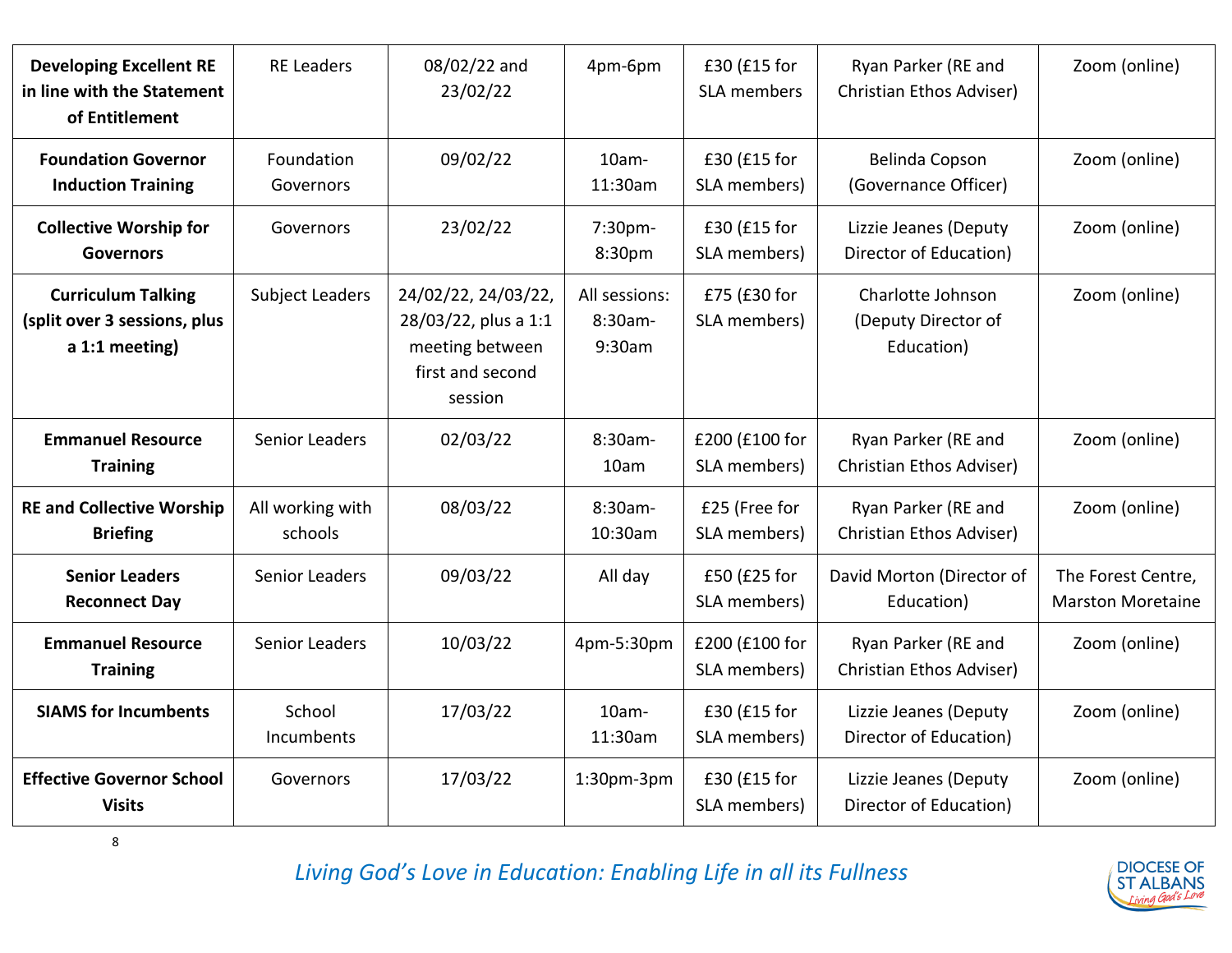| <b>VA School Business</b><br><b>Manager Network</b> | <b>School Business</b><br>Managers | 22/03/22 | $10$ am- $11$ am | £25 (Free for<br>SLA members) | <b>Ruth Garman (School</b><br><b>Buildings Officer)</b> | Zoom (online)                          |
|-----------------------------------------------------|------------------------------------|----------|------------------|-------------------------------|---------------------------------------------------------|----------------------------------------|
| <b>Spiritual Development</b><br><b>Training</b>     | Senior Leaders                     | 25/03/22 | 8:30am-<br>11am  | £40 (£20 for<br>SLA members)  | Ryan Parker (RE and<br>Christian Ethos Advisor)         | Zoom (online)                          |
| <b>Headteacher Network</b><br><b>Breakfast</b>      | <b>Headteachers</b>                | 29/03/22 | 8am-10am         | £25 (Free for<br>SLA members) | David Morton (Director of<br>Education)                 | All Nations Christian<br>College, Ware |

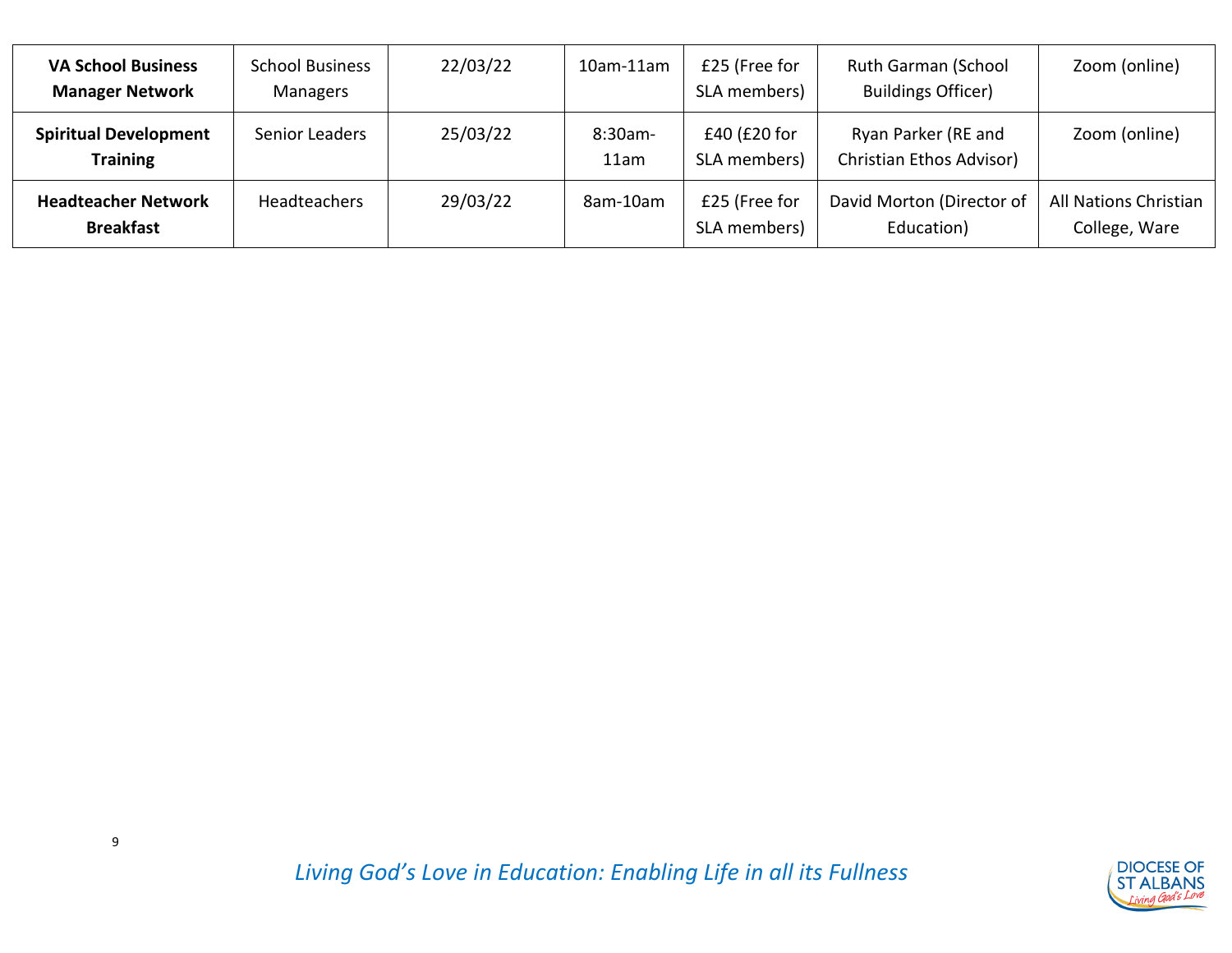### **Summer Term 2022**

| <b>Training</b>                                                             | <b>Audience</b>             | <b>Date</b>                                                                                      | <b>Time</b>                                                       | Cost                           | <b>Facilitator</b>                                     | <b>Location</b>                        |
|-----------------------------------------------------------------------------|-----------------------------|--------------------------------------------------------------------------------------------------|-------------------------------------------------------------------|--------------------------------|--------------------------------------------------------|----------------------------------------|
| <b>Senior Leaders</b><br><b>Reconnect Day</b>                               | Senior Leaders              | 03/05/22                                                                                         | All day                                                           | $£50$ (£25 for<br>SLA members) | David Morton (Director of<br>Education)                | Focolare Centre,<br>Welwyn Garden City |
| <b>Curriculum Talking</b><br>(split over 3 sessions, plus<br>a 1:1 meeting) | <b>Subject Leaders</b>      | 05/05/22,<br>09/05/22,<br>13/05/22, plus a<br>1:1 meeting<br>between first and<br>second session | Session 1:<br>8:30am-9:15am<br>Sessions 2 and 3:<br>8:30am-9:30am | £75 (£30 for<br>SLA members)   | Charlotte Johnson<br>(Deputy Director of<br>Education) | Zoom (online)                          |
| <b>Standalone Academy</b><br><b>Trust Network</b>                           | <b>SAT Leaders</b>          | 05/05/22                                                                                         | $9:15$ am-11am                                                    | £25 (Free for<br>SLA members)  | David Morton (Director of<br>Education)                | Zoom (online)                          |
| <b>SIAMS for Governors</b>                                                  | Governors                   | 09/05/22                                                                                         | 7:30pm-9pm                                                        | £30 (£15 for<br>SLA members)   | Lizzie Jeanes (Deputy<br>Director of Education)        | Zoom (online)                          |
| <b>SIAMS for Incumbents</b>                                                 | School<br><b>Incumbents</b> | 9/05/22                                                                                          | 2pm-3:15pm                                                        | £30 (£15 for<br>SLA members)   | Lizzie Jeanes (Deputy<br>Director of Education)        | Zoom (online)                          |
| <b>Foundation Governor</b><br><b>Induction Training</b>                     | Foundation<br>Governors     | 10/05/22                                                                                         | 4pm-5:30pm                                                        | £30 (£15 for<br>SLA members)   | Belinda Copson<br>(Governance Officer)                 | Zoom (online)                          |
| New to Teaching RE in a<br><b>Church School</b>                             | New Teaching<br>Staff       | 11/05/22                                                                                         | 4pm-6pm                                                           | £30 (£15 for<br>SLA members)   | Ryan Parker (RE and<br>Christian Ethos Adviser)        | Zoom (online)                          |
| <b>Effective Governor School</b><br><b>Visits</b>                           | Governors                   | 12/05/22                                                                                         | 7:30pm-9pm                                                        | £30 (£15 for<br>SLA members)   | Lizzie Jeanes (Deputy<br>Director of Education)        | Zoom (online)                          |

10

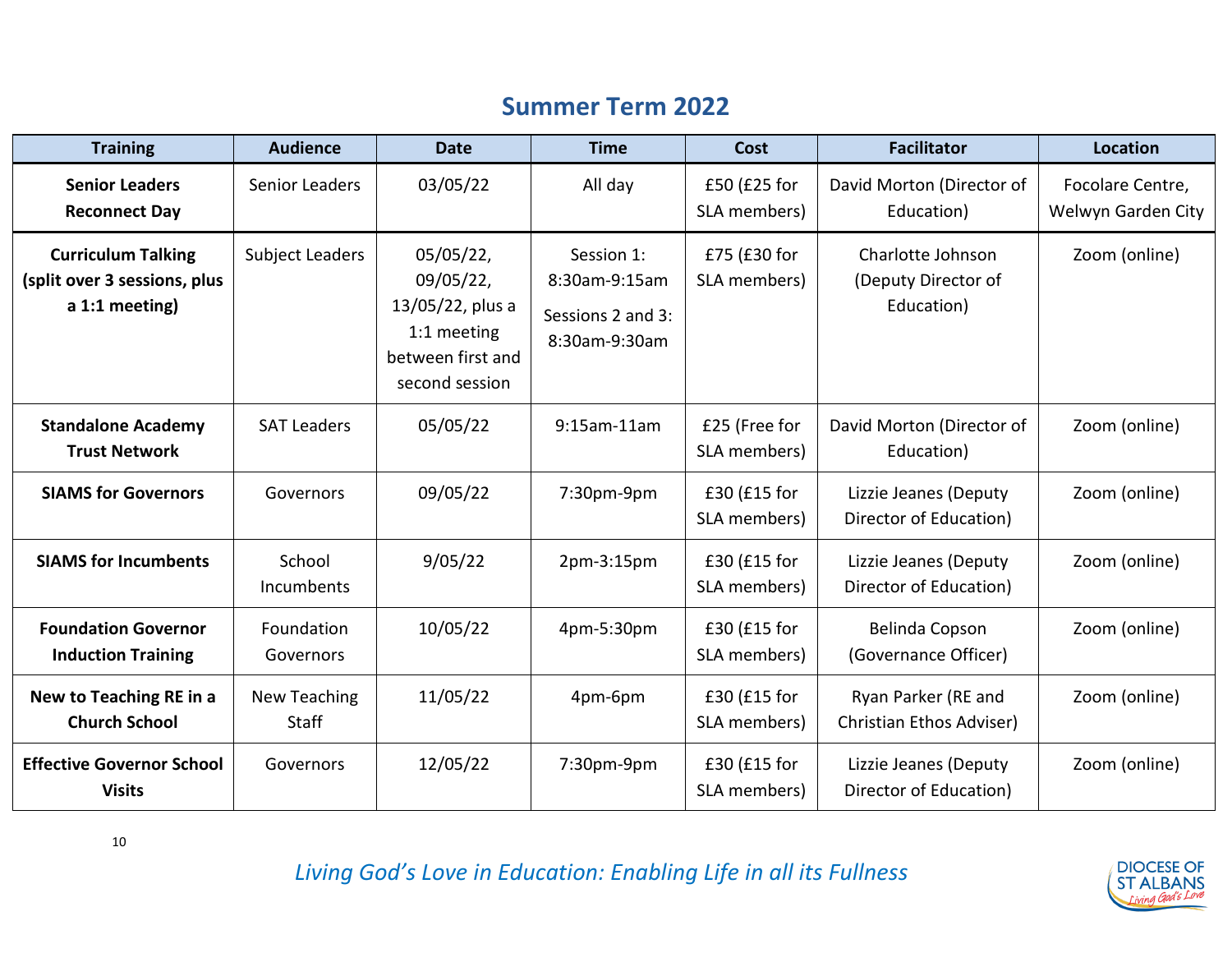| <b>Headteacher Network</b><br><b>Breakfast</b>                                                 | Headteachers                                 | 19/05/22                           | 8am-10am                  | £25 (Free for<br>SLA members) | David Morton (Director of<br>Education)                                                                | The Forest Centre,<br><b>Marston Moretaine</b> |
|------------------------------------------------------------------------------------------------|----------------------------------------------|------------------------------------|---------------------------|-------------------------------|--------------------------------------------------------------------------------------------------------|------------------------------------------------|
| <b>SIAMS Framework</b><br><b>Training</b>                                                      | <b>Senior Leaders</b>                        | 19/05/22                           | 10am-4pm                  | £75 (£30 for<br>SLA members)  | Ryan Parker (RE and<br>Christian Ethos Adviser)<br>and Lizzie Jeanes (Deputy<br>Director of Education) | Zoom (online)                                  |
| New to Teaching in a<br><b>Church School</b>                                                   | <b>New Teaching</b><br>Staff                 | 25/05/22                           | 4pm-6pm                   | £30 (£15 for<br>SLA members)  | Ryan Parker (RE and<br>Christian Ethos Adviser)                                                        | Zoom (online)                                  |
| <b>Website Audit Course</b>                                                                    | Headteachers,<br><b>Business</b><br>Managers | 08/06/22                           | 9:30am-12pm               | £50 (£25 for<br>SLA members)  | Belinda Copson<br>(Governance Officer)                                                                 | Holywell Lodge, St<br>Albans                   |
| <b>Understanding</b><br><b>Christianity Day 1 (a)</b><br>programme of 3 sessions)              | All Teaching<br><b>Staff</b>                 | 09/06/22,<br>16/06/22,<br>23/06/22 | All sessions: 4pm-<br>6pm | £75 (£30 for<br>SLA members)  | Ryan Parker (RE and<br>Christian Ethos Adviser)                                                        | Zoom (online)                                  |
| Race, Identity and School<br><b>Leadership Webinar</b>                                         | Senior Leaders                               | 14/6/22                            | $10am-11am$               | £30 (£15 for<br>SLA members)  | <b>Viv Grant and Giles</b><br><b>Barrow (Integrity</b><br>Coaching)                                    | Zoom (online)                                  |
| <b>Goodness and Mercy:</b><br><b>Relationships and Sex</b><br><b>Education in CofE Schools</b> | <b>Senior Leaders</b>                        | 14/06/22                           | 3:30pm-5pm                | £30 (£15 for<br>SLA members)  | Katy Staples (Schools<br>Advisor, Diocese of<br>Bristol)                                               | Zoom (online)                                  |
| <b>VA School Business</b><br><b>Manager Network</b>                                            | <b>School Business</b><br>Managers           | 15/06/22                           | $10am-11am$               | £25 (Free for<br>SLA members) | Ruth Garman (School<br><b>Buildings Officer)</b>                                                       | Zoom (online)                                  |
| <b>Senior Leaders</b><br><b>Reconnect Day</b>                                                  | <b>Senior Leaders</b>                        | 21/06/22                           | All day                   | £50 (£25 for<br>SLA)          | David Morton (Director of<br>Education)                                                                | The Forest Centre,<br><b>Marston Moretaine</b> |

11